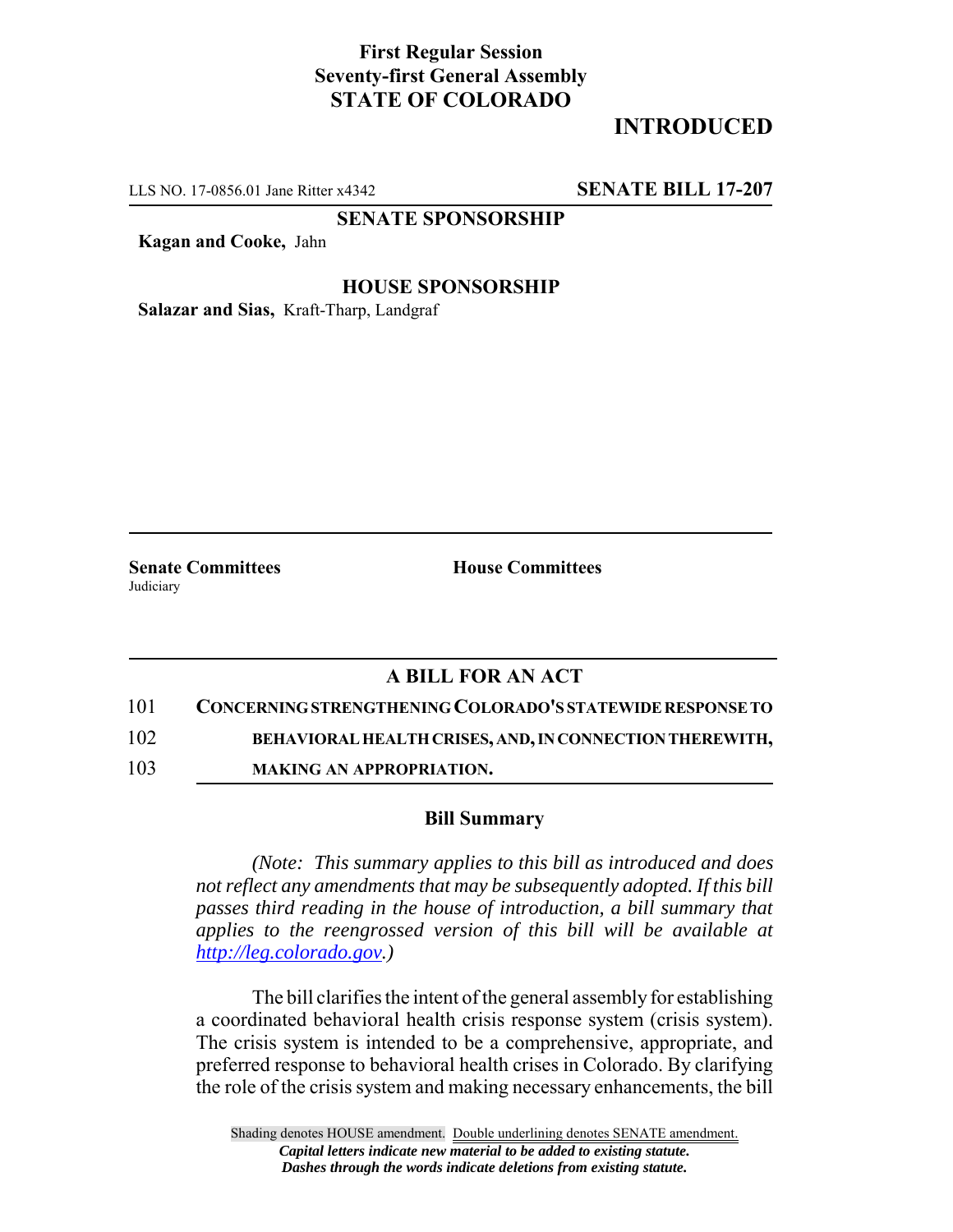puts systems in place to help Colorado end the use of jails and correctional facilities as placement options for individuals placed on emergency mental health holds if they have not also been charged with a crime and enhances the ability of emergency departments to serve individuals who are experiencing a behavioral health crisis. The crisis system is intended to provide an appropriate first line of response to individuals in need of an emergency 72-hour mental health hold. The statewide framework created by the crisis system strengthens community partnerships and ensures that first responders are equipped with a variety of options for addressing behavioral health crises that meet the needs of the individual in a clinically appropriate setting.

The bill expands and strengthens the current crisis system in the following ways:

- ! Encourages crisis system contractors in each region to develop partnerships with the broad array of crisis intervention services in the region;
- ! Requires crisis system contractors to be responsible for community engagement, coordination, and system navigation for key partners in the crisis system. The goals of community coordination are to formalize key relationships within contractually defined regions, pursue collaborative programming for behavioral health services, and coordinate interventions as necessary with behavioral health crises in the region.
- ! Increases the ability of all crisis services facilities, including walk-in centers, acute treatment units, and crisis stabilization units within the crisis system, regardless of facility licensure, to adequately care for an individual brought to the facility in need of an emergency 72-hour mental health hold;
- ! Expands the ability of mobile response units to be available within 2 hours, either face-to-face or using telehealth operations for mobile crisis evaluations;
- ! Recognizes the obligations of hospitals and hospital-based emergency departments under federal law to screen and stabilize every patient who comes to the hospital-based emergency department, including those patients experiencing a behavioral health crisis; and
- ! Requires that, on or before January 1, 2018, all walk-in centers throughout the state be appropriately designated, adequately prepared, and properly staffed to accept an individual in need of an emergency 72-hour mental health hold.

The department of human services (department) shall ensure consistent training for professionals who have regular contact with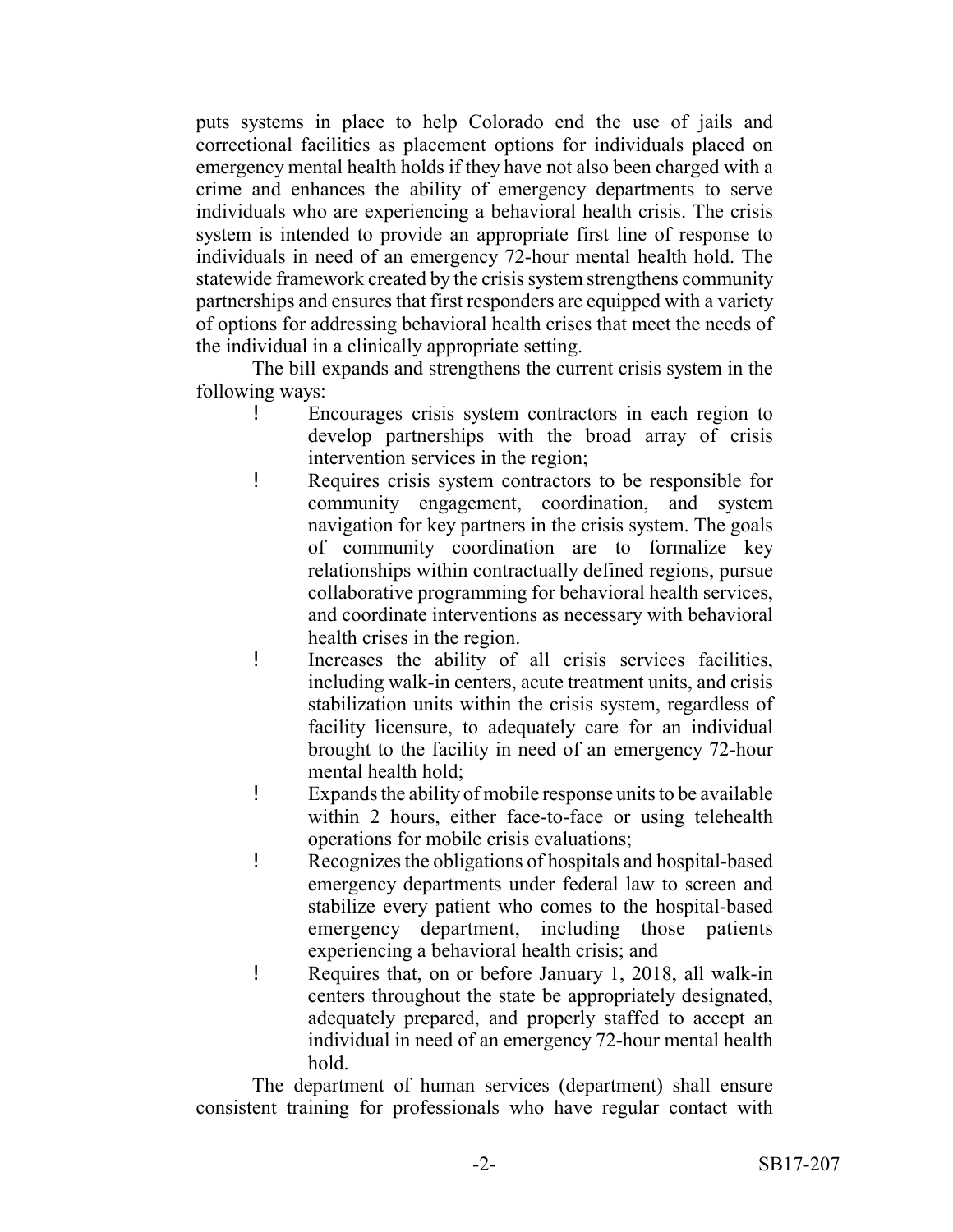individuals who are experiencing a behavioral health crisis. The department shall conduct a needs and capacity assessment of the crisis system.

The office of behavioral health is required to submit a report on or before November 1, 2017, and on or before May 1, 2018, concerning the status of funding, the use of new and existing resources, and the implementation of additional behavioral health crisis services. This report is separate and in addition to the information the department is required to provide concerning the crisis system in its annual SMART report to the general assembly.

The bill removes language from statute that allows, at any time for any reason, an individual who is being held on an emergency 72-hour mental health hold to be detained or housed in a jail, lockup, or other place used for the confinement of persons charged with or convicted of criminal offenses. The effective date of this component of the bill is May 1, 2018.

An appropriation from the marijuana tax cash fund is authorized.

- 1 *Be it enacted by the General Assembly of the State of Colorado:*
- 2 **SECTION 1. Legislative declaration.** (1) The general assembly 3 finds and declares that:
- 4 (a) Behavioral health and behavioral health crises are health care 5 issues;

 (b) As such, Colorado should immediately end the use of jails, lockups, or other places used for the confinement of persons charged with or convicted of penal offenses as placement options for individuals who have been placed on an emergency seventy-two-hour mental health hold but who have not been charged with nor convicted of a crime;

- 11 (c) The coordinated behavioral health crisis response system was 12 created in 2013 to address behavioral health crises and should be utilized 13 throughout the state as the preferred response to such crises; and
- 14 (d) The coordinated behavioral health crisis response system 15 should be responsible for engaging in community partnerships that 16 facilitate a coordinated and clinically appropriate health care response for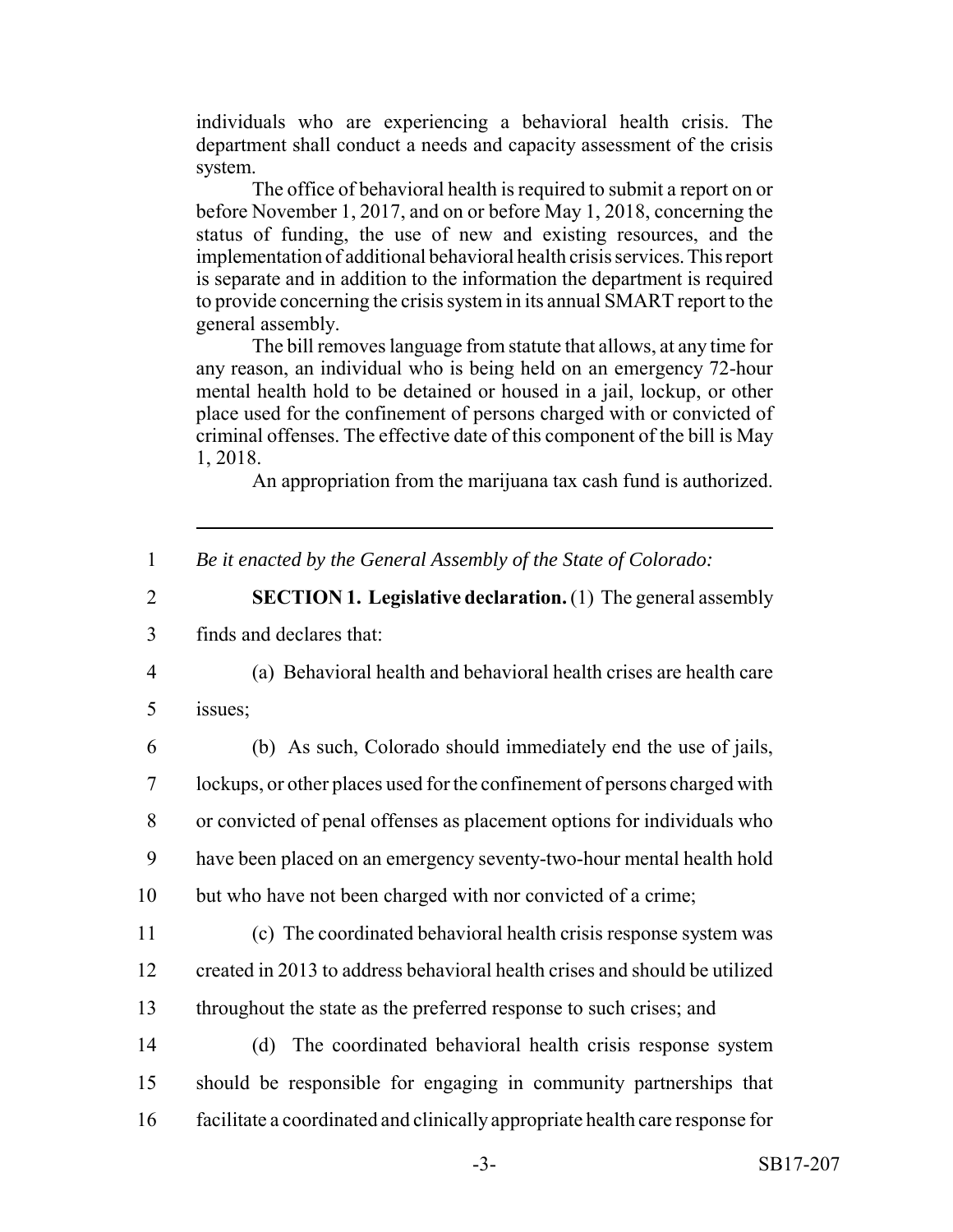individuals in a behavioral health crisis.

 (2) Therefore, the general assembly finds that steps should be taken to strengthen the ability of the coordinated behavioral health crisis response system to respond to behavioral health crises in all Colorado communities. These steps include ending the use of jails, lockups, or other places used for confinement of persons charged with or convicted of penal offenses as placement options for individuals who have been placed on emergency seventy-two-hour mental health holds; ensuring the adequacy of community-based options for persons on an emergency seventy-two-hour mental health hold, in a clinically appropriate setting that meets the person's needs; and dedicating resources to incentivize collaboration and formal partnerships between appropriate local health care providers.

 **SECTION 2.** In Colorado Revised Statutes, 27-60-101, **amend** (1)(b); **repeal** (2); and **add** (1)(c) as follows:

 **27-60-101. Behavioral health crisis response system - legislative declaration.** (1) (b) The general assembly therefore finds that A COORDINATED BEHAVIORAL HEALTH CRISIS RESPONSE SYSTEM:

19 (I) A coordinated crisis response system provides SERVES AS A COMPREHENSIVE AND PREFERRED RESPONSE TO BEHAVIORAL HEALTH EMERGENCIES THROUGHOUT COLORADO BY PROVIDING for early intervention and effective treatment of persons in mental health or 23 substance abuse INDIVIDUALS WHO ARE EXPERIENCING A BEHAVIORAL HEALTH crisis;

 (I.5) AS THE APPROPRIATE AND PREFERRED RESPONSE TO BEHAVIORAL HEALTH CRISES, ELIMINATES THE USE OF THE CRIMINAL JUSTICE SYSTEM TO HOLD INDIVIDUALS WHO ARE EXPERIENCING A MENTAL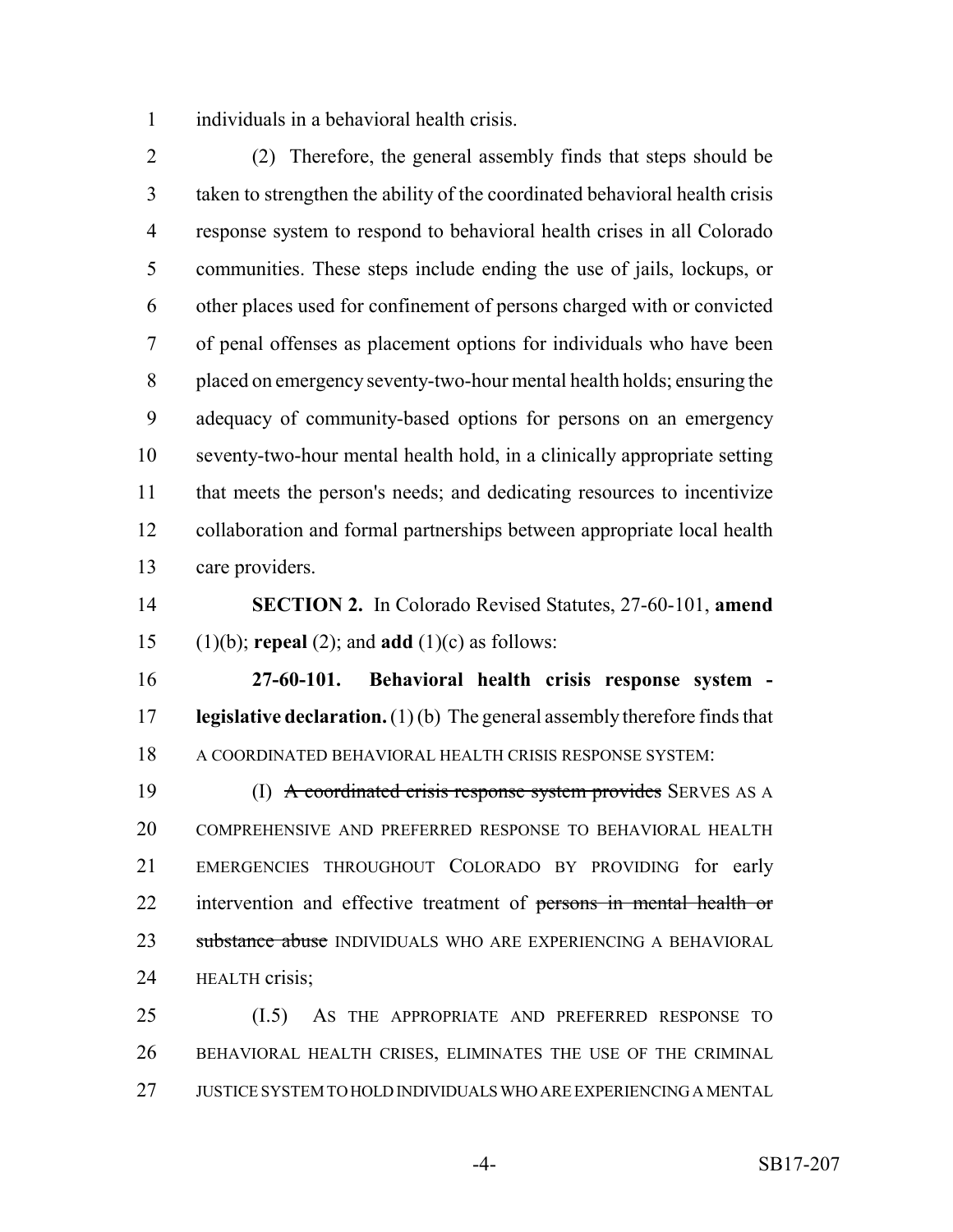HEALTH CRISIS AND ENHANCES THE ABILITY OF MENTAL HEALTH PROVIDERS AND HOSPITALS TO SERVE INDIVIDUALS WHO ARE EXPERIENCING A MENTAL HEALTH CRISIS;

 (II) A coordinated crisis response system should involve PROVIDES AN APPROPRIATE FIRST LINE OF RESPONSE TO INDIVIDUALS IN NEED OF AN EMERGENCY SEVENTY-TWO-HOUR MENTAL HEALTH HOLD AND UTILIZES first responders and include information technology systems to integrate available crisis responses;

 (III) A coordinated crisis response system Should be available in 10 all COLORADO communities; statewide; and

11 (IV) A coordinated crisis response system may include INCLUDES 12 community-based crisis centers where persons in INDIVIDUALS WHO ARE EXPERIENCING A mental health or substance abuse crisis may be stabilized 14 and receive short-term treatment, AS CLINICALLY APPROPRIATE;

 (V) DECRIMINALIZES MENTAL HEALTH DISORDERS BY LEADING THE DEVELOPMENT OF A PARTNERSHIP-SUPPORTED NETWORK OF CRISIS SERVICES; AND

 (VI) ESTABLISHES A STATEWIDE FRAMEWORK THAT CREATES, STRENGTHENS, AND ENHANCES COMMUNITY PARTNERSHIPS THAT WILL FACILITATE THE PREFERRED RESPONSE TO BEHAVIORAL HEALTH CRISES, INCLUDING ENSURING THAT PEACE OFFICERS AND OTHER FIRST RESPONDERS ARE EQUIPPED WITH A VARIETY OF OPTIONS WHEN THEY ENCOUNTER A BEHAVIORAL HEALTH CRISIS.

**(c) THEREFORE, THE GENERAL ASSEMBLY DECLARES THAT IT IS A**  MATTER OF STATEWIDE CONCERN TO INCENTIVIZE AND COORDINATE EXISTING BEHAVIORAL HEALTH CRISIS INTERVENTION SERVICES AND TO COMMIT RESOURCES TO EXPAND THE CRISIS RESPONSE SYSTEM.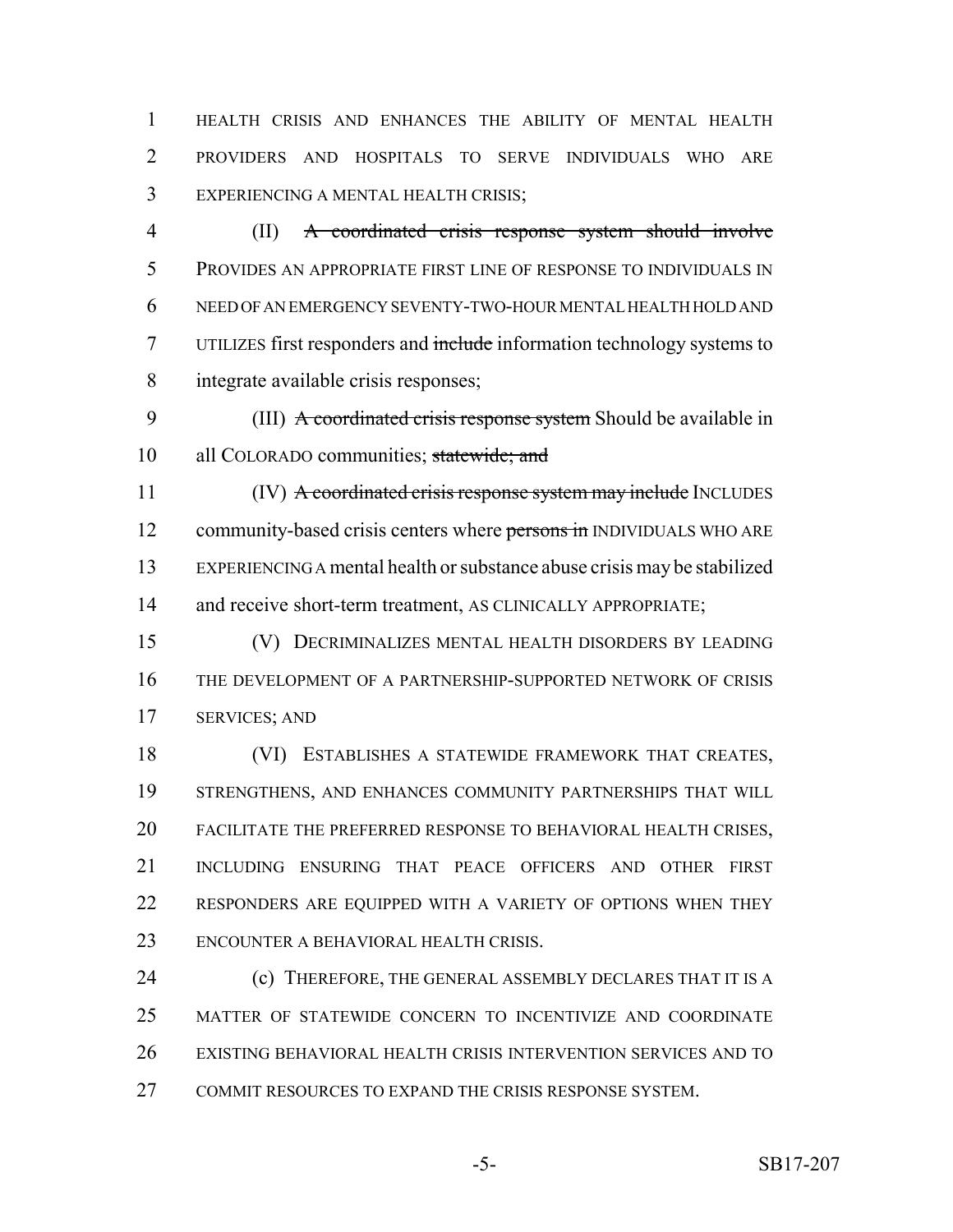1 (2) (a) The department of human services shall review the current 2 behavioral health crisis response in Colorado and shall formulate a plan to address the lack of coordinated crisis response in the state. The plan shall include an analysis of the best use of existing resources, including but not limited to managed service organizations, behavioral health organizations, mental health centers, crisis intervention trained officers, metro crisis services, hospitals, and other entities impacting behavioral health crisis response. The department of human services shall complete the review, formulate the plan, and prepare the report required in 10 paragraph (b) of this subsection (2) within existing appropriations and 11 shall design the plan to be implemented within existing appropriations. (b) On or before January 30, 2013, the department of human services shall present to a joint meeting of the health and human services 14 committees of the house of representatives and the senate, or any successor committees, a report concerning coordinated behavioral health crisis response in Colorado. The report, at a minimum, shall include the 17 plan prepared pursuant to paragraph (a) of this subsection  $(2)$ . **SECTION 3.** In Colorado Revised Statutes, **add** 27-60-102.5 as follows: **27-60-102.5. Definitions.** AS USED IN THIS ARTICLE 60, UNLESS 21 THE CONTEXT OTHERWISE REQUIRES: (1) "BEHAVIORAL HEALTH" IS INCLUSIVE OF BOTH MENTAL HEALTH AND SUBSTANCE USE DISORDERS. (2) "CRISIS INTERVENTION SERVICES" MEANS THE ARRAY OF BEHAVIORAL HEALTH CRISIS SERVICES THAT ARE FUNDED BY PUBLIC OR PRIVATE SOURCES AND EXIST TO SERVE INDIVIDUALS WHO ARE EXPERIENCING A BEHAVIORAL HEALTH CRISIS.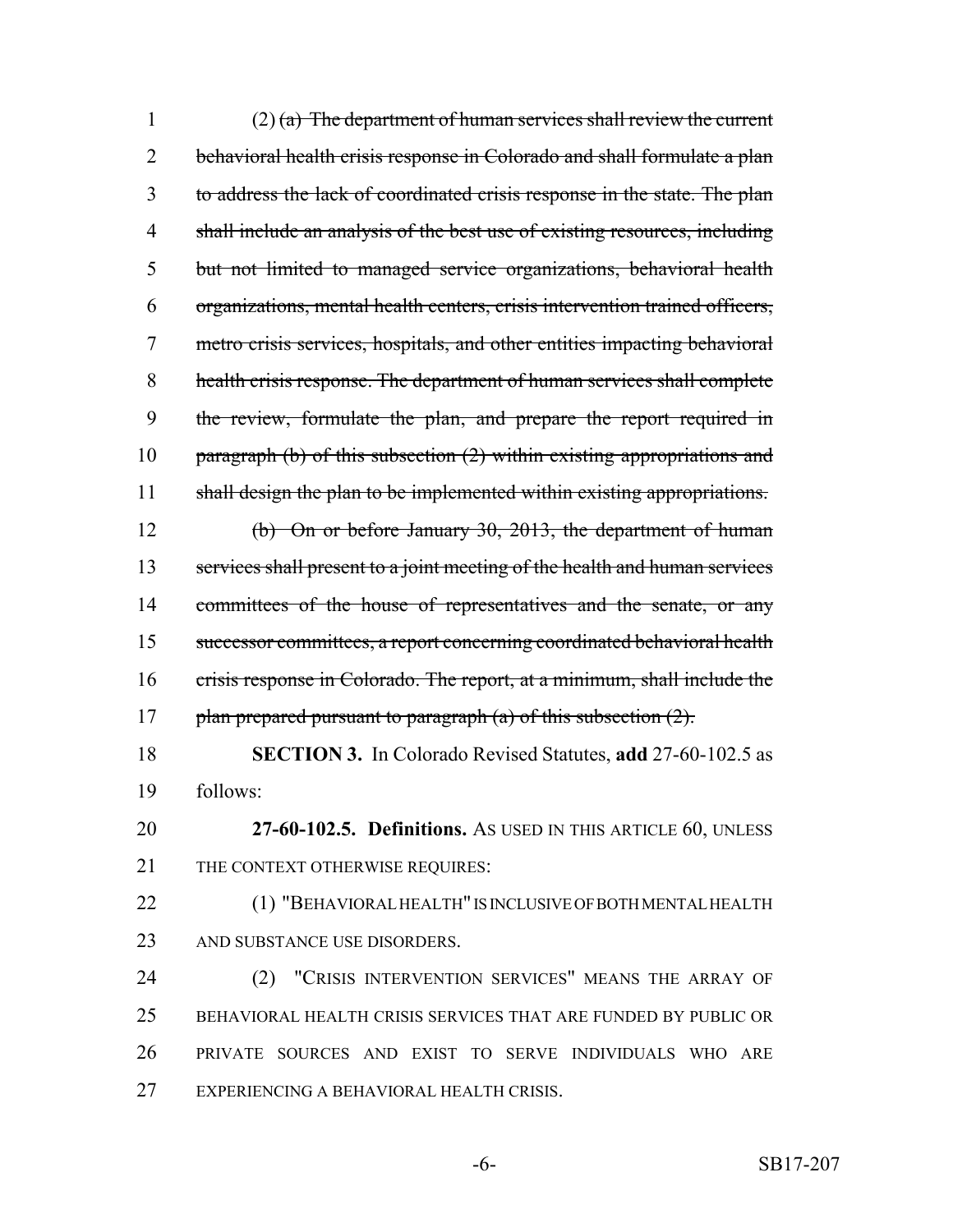(3) "CRISIS RESPONSE SYSTEM" MEANS THE BEHAVIORAL HEALTH CRISIS RESPONSE SYSTEM DEVELOPED AND IMPLEMENTED PURSUANT TO THIS ARTICLE 60.

 (4) "CRISIS RESPONSE SYSTEM CONTRACTOR" MEANS AN ENTITY THAT HAS BEEN AWARDED A CONTRACT TO PROVIDE ONE OR MORE CRISIS INTERVENTION SERVICES PURSUANT TO SECTION 27-60-103.

 (5) "STATE BOARD" MEANS THE STATE BOARD OF HUMAN SERVICES CREATED AND AUTHORIZED PURSUANT TO SECTION 26-1-107.

 (6) "STATE DEPARTMENT" MEANS THE STATE DEPARTMENT OF HUMAN SERVICES CREATED PURSUANT TO SECTION 26-1-105.

 **SECTION 4.** In Colorado Revised Statutes, 27-60-103, **amend** 12 (1)(a) introductory portion, (1)(b) introductory portion, (4)(a), (5), and (6); and **repeal** (7) as follows:

 **27-60-103. Behavioral health crisis response system - services - request for proposals - criteria - reporting - rules.** (1) (a) On or before September 1, 2013, the state department shall issue a statewide request for proposals to entities with the capacity to create a coordinated and seamless behavioral health crisis response system to provide crisis 19 intervention services as defined in subsection (7) of this section, for communities throughout the state. The state department shall collaborate with the behavioral health transformation council, created in section 22 27-61-102, to ensure that services resulting from the request for proposals are aligned throughout the system, integrated, and comprehensive. Separate proposals may be solicited and accepted for each of the five 25 components listed in paragraph (b) of this subsection (1) SUBSECTION 26 (1)(b) OF THIS SECTION. The behavioral health crisis RESPONSE system 27 created through this request for proposals process must be based on the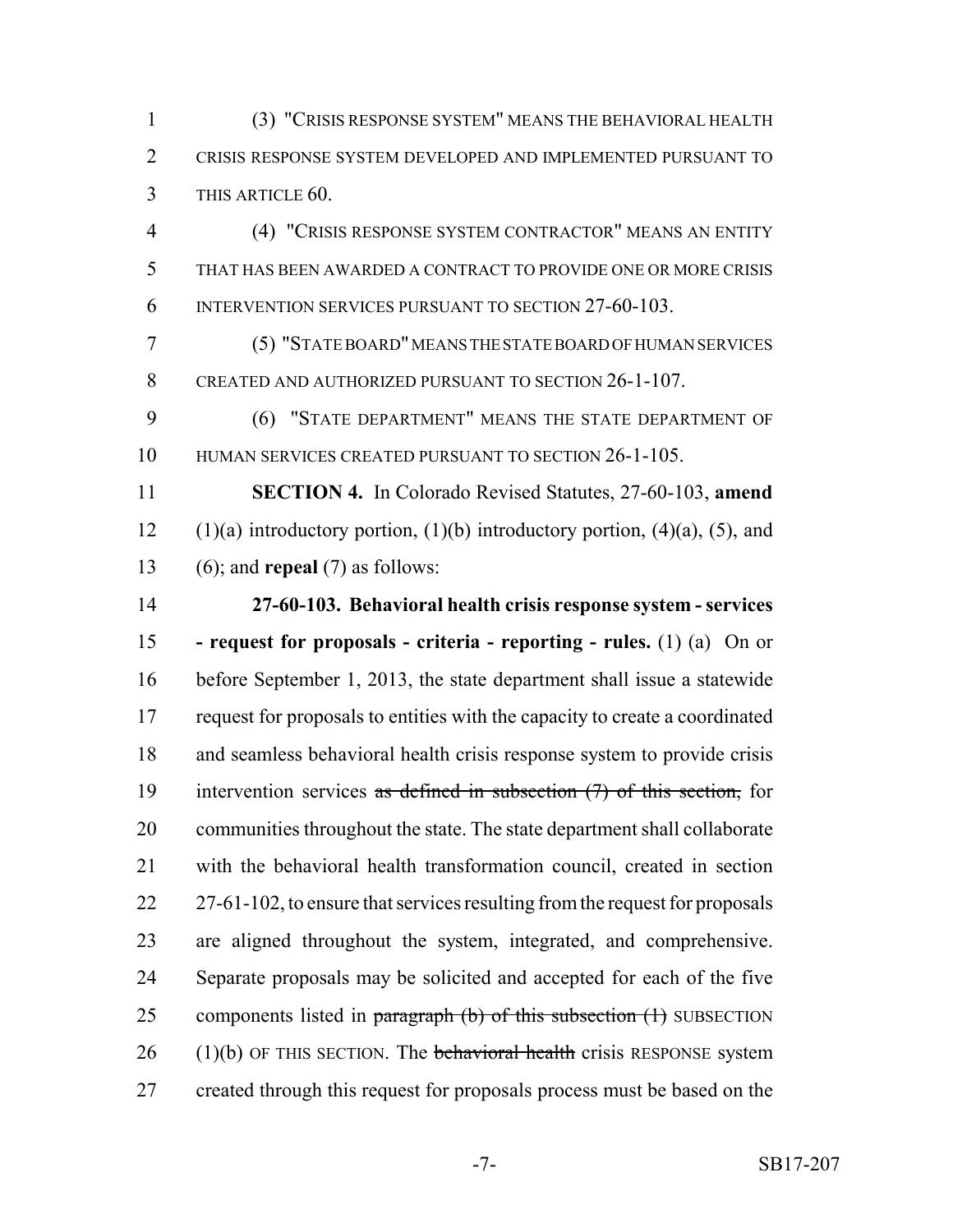following principles:

2 (b) The components of the behavioral health crisis response 3 system created through this request for proposal process must reflect a continuum of care from crisis response through stabilization and safe return to the community, with adequate support for transitions to each stage. Specific components include:

 (4) (a) The STATE department shall issue the initial request for proposals on or before September 1, 2013, subject to available appropriations. Pursuant to the state procurement code, articles 101 and 10 102 of title 24, C.R.S., the STATE department shall make awards on or 11 before January 1, 2014. If additional moneys are MONEY IS appropriated, the STATE department may issue additional requests for proposals consistent with this section and the state procurement code, articles 101 14 and 102 of title 24. C.R.S.

 (5) If necessary, the state board may promulgate rules to 16 implement the provisions of this section ARTICLE 60 or the services to be 17 supplied pursuant to this section ARTICLE 60.

 (6) (a) Beginning in January 2014, and every January thereafter, 19 the state department shall report progress on the implementation of  $\alpha$ 20 comprehensive statewide behavioral health THE crisis response system, AS WELL AS INFORMATION ABOUT AND UPDATES TO THE SYSTEM, as part of its "State Measurement for Accountable, Responsive, and Transparent 23 (SMART) Government Act" hearing required by section 2-7-203. C.R.S. (b) ON OR BEFORE NOVEMBER 1, 2017, THE OFFICE OF BEHAVIORAL HEALTH WITHIN THE STATE DEPARTMENT SHALL PREPARE A REPORT AND SUBMIT SUCH REPORT TO THE JOINT JUDICIARY COMMITTEE; THE JOINT HEALTH AND HUMAN SERVICES COMMITTEE; THE JOINT BUDGET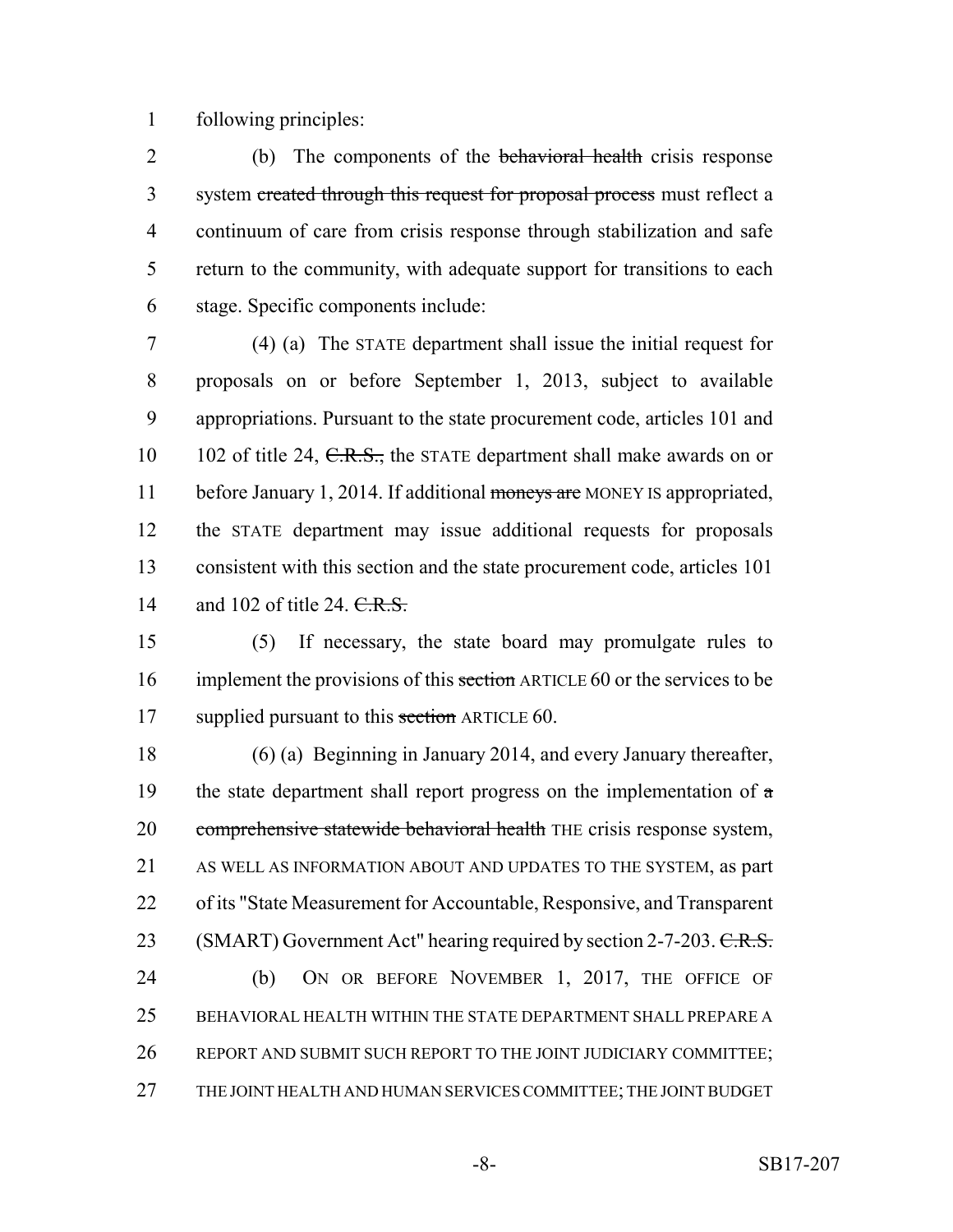COMMITTEE; THE GOVERNOR; THE BEHAVIORAL HEALTH TRANSFORMATION COUNCIL, ESTABLISHED IN SECTION 27-61-102; AND THE COMMISSION ON CRIMINAL AND JUVENILE JUSTICE, ESTABLISHED IN SECTION 16-11.3-102. AT A MINIMUM, THE REPORT MUST INCLUDE DETAILS CONCERNING THE CURRENT STATUS OF FUNDING AND THE IMPLEMENTATION OF THE EXPANSION OF BEHAVIORAL HEALTH CRISIS SERVICES.

 (c) ON OR BEFORE MAY 1, 2018, BUT AFTER JANUARY 31, 2018, THE OFFICE OF BEHAVIORAL HEALTH WITHIN THE STATE DEPARTMENT SHALL PRESENT A REPORT TO THE JOINT JUDICIARY COMMITTEE CONCERNING THE CURRENT STATUS OF FUNDING AND THE IMPLEMENTATION OF THE EXPANSION OF BEHAVIORAL HEALTH CRISIS SERVICES.

 (7) As used in this section, unless the context otherwise requires: (a) "Crisis intervention services" means an array of integrated services that are available twenty-four hours a day, seven days a week, to respond to and assist individuals who are in a behavioral health 17 emergency.

 (b) "State board" means the state board of human services created 19 and authorized pursuant to section 26-1-107, C.R.S.

 (c) "State department" means the state department of human 21 services created pursuant to section 26-1-105, C.R.S.

 **SECTION 5.** In Colorado Revised Statutes, **add** 27-60-104 as follows:

 **27-60-104. Behavioral health crisis response system - crisis service facilities - walk-in centers - mobile response units.** (1) ON OR BEFORE JANUARY 1, 2018, ALL CRISIS WALK-IN CENTERS, ACUTE TREATMENT UNITS, AND CRISIS STABILIZATION UNITS WITHIN THE CRISIS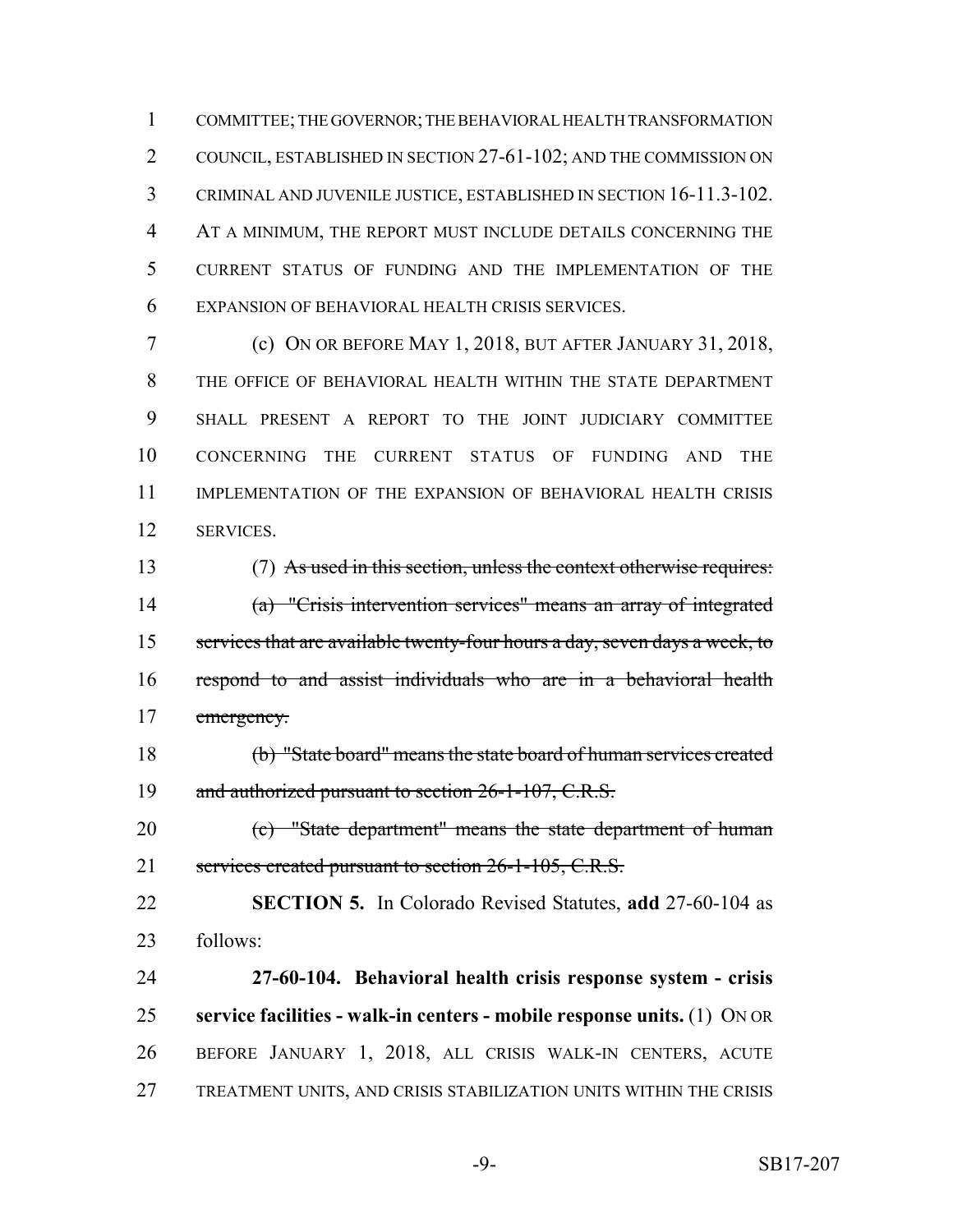RESPONSE SYSTEM, REGARDLESS OF FACILITY LICENSURE, MUST BE ABLE TO ADEQUATELY CARE FOR AN INDIVIDUAL BROUGHT TO THE FACILITY THROUGH THE EMERGENCY MENTAL HEALTH PROCEDURE DESCRIBED IN SECTION 27-65-105 OR A VOLUNTARY APPLICATION FOR MENTAL HEALTH SERVICES PURSUANT TO SECTION 27-65-103. THE ARRANGEMENTS FOR CARE MUST BE COMPLETED THROUGH THE CRISIS RESPONSE SYSTEM OR PREARRANGED PARTNERSHIPS WITH OTHER CRISIS INTERVENTION SERVICES.

 (2) ON OR BEFORE JANUARY 1, 2018, THE STATE DEPARTMENT SHALL ENSURE THAT MOBILE RESPONSE UNITS ARE AVAILABLE TO RESPOND TO A BEHAVIORAL HEALTH CRISIS ANYWHERE IN THE STATE WITHIN NO MORE THAN TWO HOURS, EITHER FACE-TO-FACE OR USING TELEHEALTH OPERATIONS, FOR MOBILE CRISIS EVALUATIONS.

 (3) (a) ON OR BEFORE JANUARY 1, 2018, ALL WALK-IN CENTERS THROUGHOUT THE STATE'S CRISIS RESPONSE SYSTEM MUST BE APPROPRIATELY DESIGNATED BY THE EXECUTIVE DIRECTOR FOR A SEVENTY-TWO-HOUR TREATMENT AND EVALUATION, ADEQUATELY PREPARED, AND PROPERLY STAFFED TO ACCEPT AN INDIVIDUAL THROUGH THE EMERGENCY MENTAL HEALTH PROCEDURE OUTLINED IN SECTION 27-65-105 OR A VOLUNTARY APPLICATION FOR MENTAL HEALTH SERVICES PURSUANT TO SECTION 27-65-103.PRIORITY FOR INDIVIDUALS RECEIVING EMERGENCY PLACEMENT PURSUANT TO SECTION 27-65-105 IS ON TREATING HIGH-ACUITY INDIVIDUALS IN THE LEAST RESTRICTIVE ENVIRONMENT WITHOUT THE USE OF LAW ENFORCEMENT.

 (b) INCREASING THE ABILITY OF WALK-IN CENTERS TO ACCEPT INDIVIDUALS THROUGH THE EMERGENCY MENTAL HEALTH PROCEDURE OUTLINED IN SECTION 27-65-105 OR A VOLUNTARY APPLICATION FOR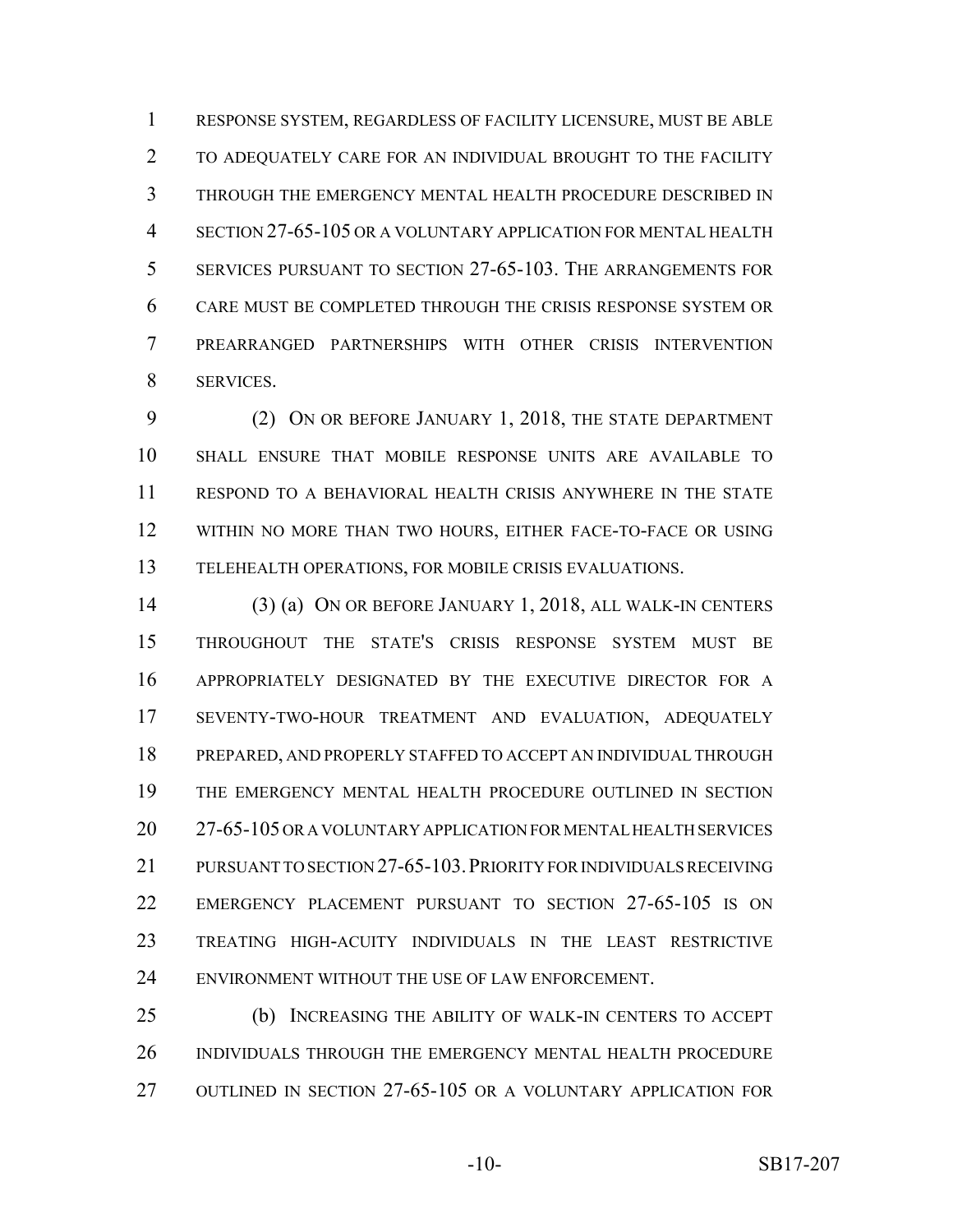MENTAL HEALTH SERVICES PURSUANT TO SECTION 27-65-103 MAY INCLUDE, BUT IS NOT LIMITED TO, PURCHASING, INSTALLING, AND USING TELEHEALTH OPERATIONS FOR MOBILE CRISIS EVALUATIONS IN PARTNERSHIP WITH HOSPITALS, CLINICS, LAW ENFORCEMENT AGENCIES, AND OTHER APPROPRIATE SERVICE PROVIDERS.

 (4) RURAL CRISIS FACILITIES ARE ENCOURAGED TO WORK COLLABORATIVELY WITH OTHER FACILITIES IN THE REGION THAT PROVIDE CARE TWENTY-FOUR HOURS A DAY, SEVEN DAYS A WEEK, TO FORM LOCAL ARRANGEMENTS.

 (5) THE STATE DEPARTMENT SHALL ENCOURAGE CRISIS RESPONSE SYSTEM CONTRACTORS IN EACH REGION TO DEVELOP PARTNERSHIPS WITH THE BROAD ARRAY OF CRISIS INTERVENTION SERVICES THROUGH MOBILE RESPONSE UNITS AND TELEHEALTH-CAPABLE WALK-IN CENTERS IN RURAL COMMUNITIES THAT OFFER CARE TWENTY-FOUR HOURS A DAY, SEVEN DAYS A WEEK.

 (6) THE STATE DEPARTMENT SHALL ENSURE CRISIS RESPONSE SYSTEM CONTRACTORS ARE RESPONSIBLE FOR COMMUNITY ENGAGEMENT, COORDINATION, AND SYSTEM NAVIGATION FOR KEY PARTNERS, INCLUDING CRIMINAL JUSTICE AGENCIES, EMERGENCY DEPARTMENTS, HOSPITALS, PRIMARY CARE FACILITIES, WALK-IN CENTERS, AND OTHER CRISIS SERVICE FACILITIES. THE GOALS OF COMMUNITY COORDINATION ARE TO:

 (a) FORMALIZE RELATIONSHIPS WITH PARTNERS IN THE CONTRACTUALLY DEFINED REGIONS;

 (b) PURSUE COLLABORATIVE PROGRAMMING FOR BEHAVIORAL HEALTH SERVICES, INCLUDING, WHEN POSSIBLE, EMBEDDING CRISIS 26 CLINICIANS AND CONSULTANTS IN FIRST RESPONSE SYSTEMS;

(c) BUILD CLOSE RELATIONSHIPS BETWEEN FIRST RESPONDERS AND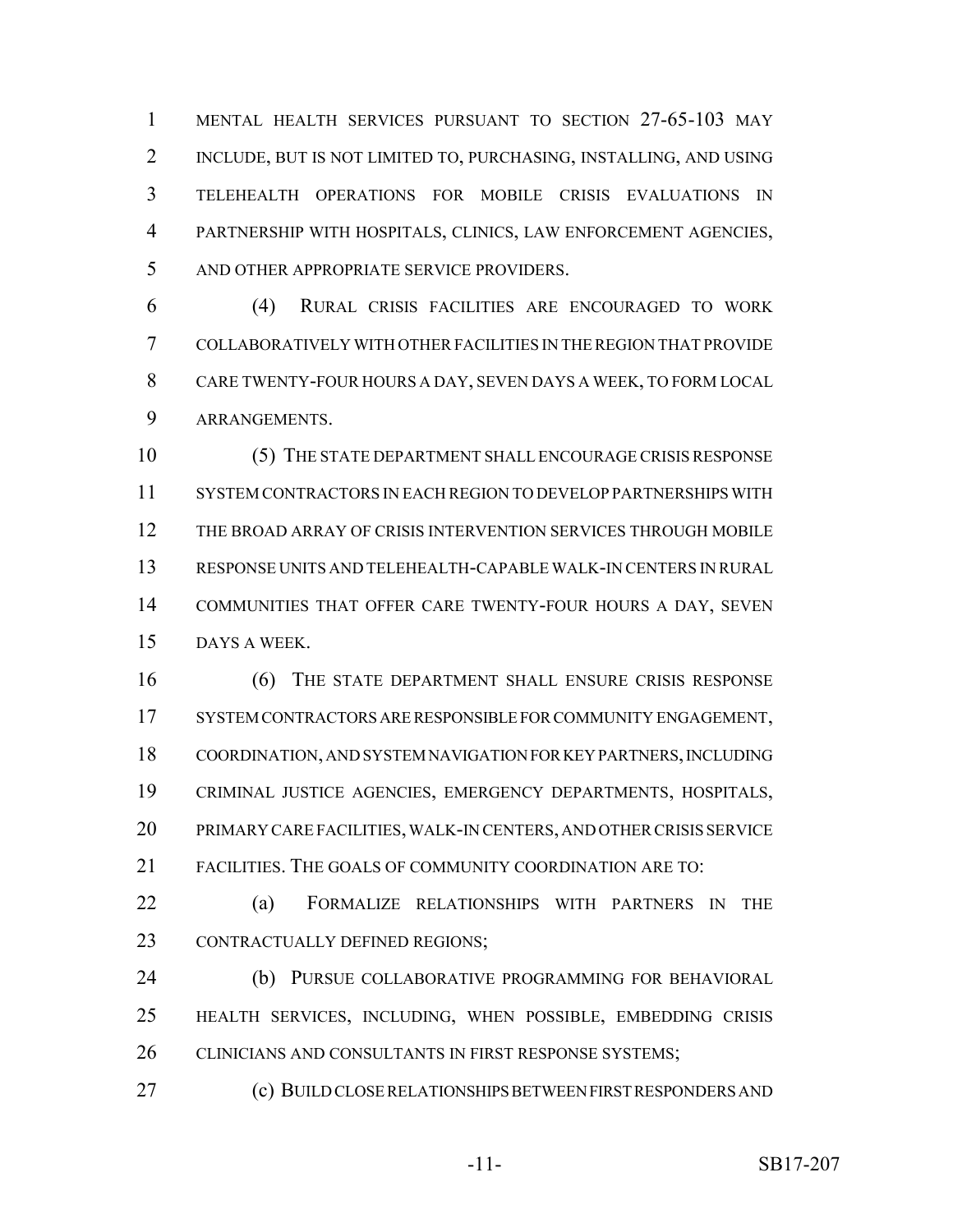DISPATCH CENTERS AND THE CRISIS RESPONSE SYSTEM CONTRACTOR IN 2 THE REGION; AND

 (d) COORDINATE BEHAVIORAL HEALTH CRISES INTERVENTIONS IN THE COMMUNITY AS EARLY AS POSSIBLE TO PROMOTE DIVERSION FROM THE CRIMINAL JUSTICE SYSTEM AND CONTINUITY OF CARE.

 (7) THE STATE DEPARTMENT SHALL EXPLORE SOLUTIONS FOR ADDRESSING SECURE TRANSPORTATION OF INDIVIDUALS PLACED ON A SEVENTY-TWO-HOUR TREATMENT AND EVALUATION HOLD PURSUANT TO 9 ARTICLE 65 OF THIS TITLE 27.

 (8) THE STATE DEPARTMENT SHALL ENSURE CONSISTENT TRAINING FOR PROFESSIONALS WHO HAVE REGULAR CONTACT WITH INDIVIDUALS EXPERIENCING A BEHAVIORAL HEALTH CRISIS.

 (9) THE STATE DEPARTMENT SHALL CONDUCT AN ASSESSMENT OF NEED AND CAPACITY OF THE STATEWIDE CRISIS RESPONSE SYSTEM TO BETTER UNDERSTAND THE STATE'S NEEDS FOR CRISIS RESPONSE AND SERVICE GAPS ACROSS THE STATE.

 **SECTION 6.** In Colorado Revised Statutes, 27-65-102, **amend** the introductory portion; and **add** (5.5) and (11.3) as follows:

 **27-65-102. Definitions.** As used in this article ARTICLE 65, unless the context otherwise requires:

 (5.5) "EMERGENCY MEDICAL SERVICES FACILITY" MEANS A FACILITY LICENSED PURSUANT TO PART 1 OF ARTICLE 3 OF TITLE 25 OR CERTIFIED PURSUANT TO SECTION 25-1.5-103, OR ANY OTHER LICENSED AND CERTIFIED FACILITY THAT PROVIDES EMERGENCY MEDICAL SERVICES. 25 AN EMERGENCY MEDICAL SERVICES FACILITY IS NOT REQUIRED TO BE, BUT MAY ELECT TO BECOME, A FACILITY DESIGNATED OR APPROVED BY THE EXECUTIVE DIRECTOR FOR A SEVENTY-TWO-HOUR TREATMENT AND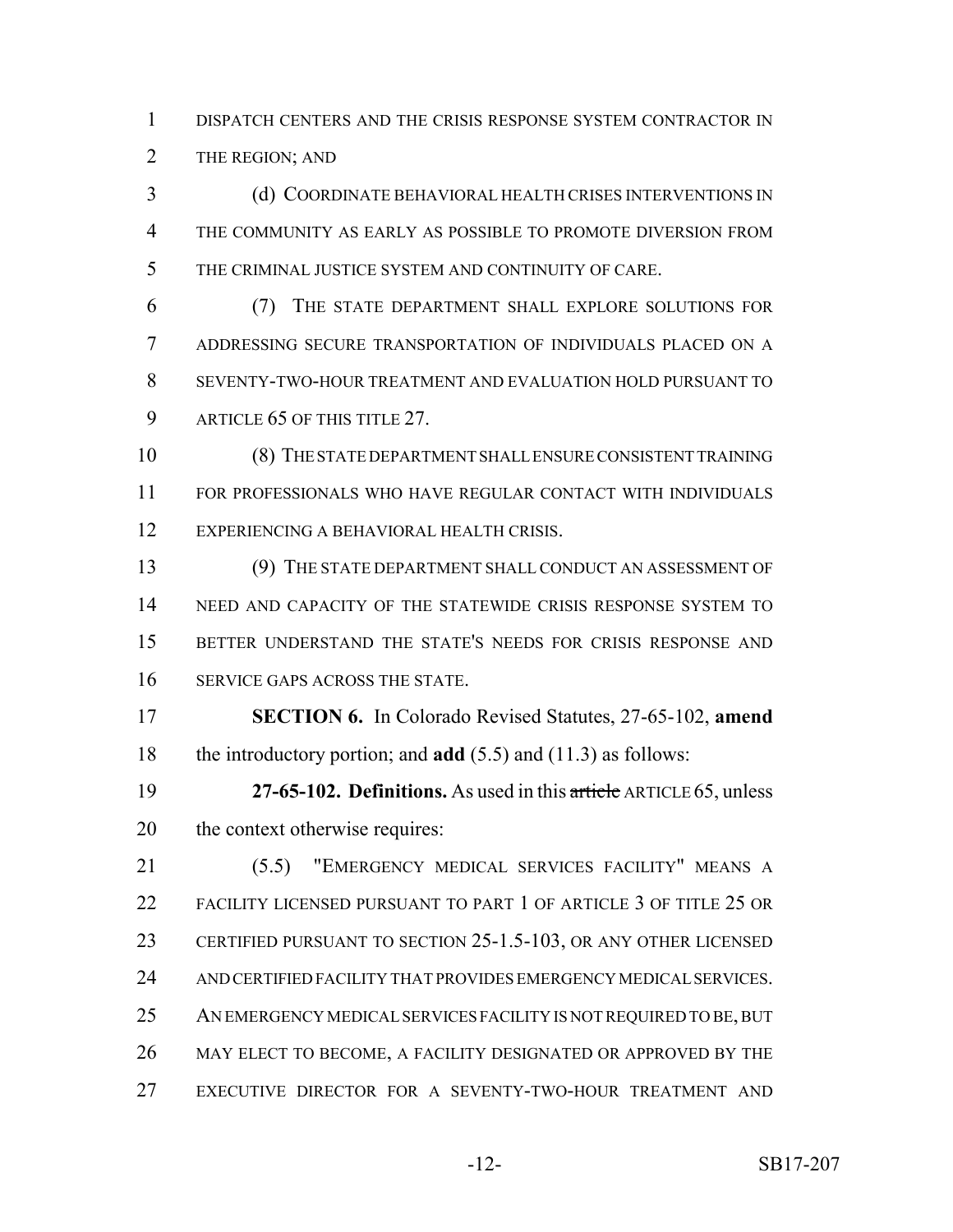EVALUATION PURSUANT TO SECTION 27-65-105.

 (11.3) "INTERVENING PROFESSIONAL" MEANS A PERSON DESCRIBED IN SECTION 27-65-105 (1)(a)(II) WHO MAY EFFECT A SEVENTY-TWO-HOUR 4 HOLD UNDER THE PROVISIONS OUTLINED IN SECTION 27-65-105.

 **SECTION 7.** In Colorado Revised Statutes, **amend** 27-65-105 as follows:

 **27-65-105. Emergency procedure.** (1) Emergency procedure 8 may be invoked under either one of the following two conditions:

 (a) (I) When any person appears to have a mental illness and, as a result of such mental illness, appears to be an imminent danger to others 11 or to himself or herself or appears to be gravely disabled, then  $\alpha$  person 12 specified in subparagraph (II) of this paragraph (a), each of whom is 13 referred to in this section as the "intervening professional" AN 14 INTERVENING PROFESSIONAL, AS SPECIFIED IN SUBSECTION (1)(a)(II) OF THIS SECTION, upon probable cause and with such assistance as may be required, may take the person into custody, or cause the person to be taken into custody, and placed in a facility designated or approved by the executive director for a seventy-two-hour treatment and evaluation.

 (I.5) WHEN ANY PERSON APPEARS TO HAVE A MENTAL ILLNESS AND, AS A RESULT OF SUCH MENTAL ILLNESS, IS IN NEED OF IMMEDIATE EVALUATION FOR TREATMENT IN ORDER TO PREVENT PHYSICAL OR PSYCHIATRIC HARM TO OTHERS OR TO HIMSELF OR HERSELF, THEN AN 23 INTERVENING PROFESSIONAL, AS SPECIFIED IN SUBSECTION (1)(a)(II) OF THIS SECTION, UPON PROBABLE CAUSE AND WITH SUCH ASSISTANCE AS MAY BE REQUIRED, MAY IMMEDIATELY TRANSPORT THE PERSON TO AN OUTPATIENT MENTAL HEALTH FACILITY OR OTHER CLINICALLY APPROPRIATE FACILITY DESIGNATED OR APPROVED BY THE EXECUTIVE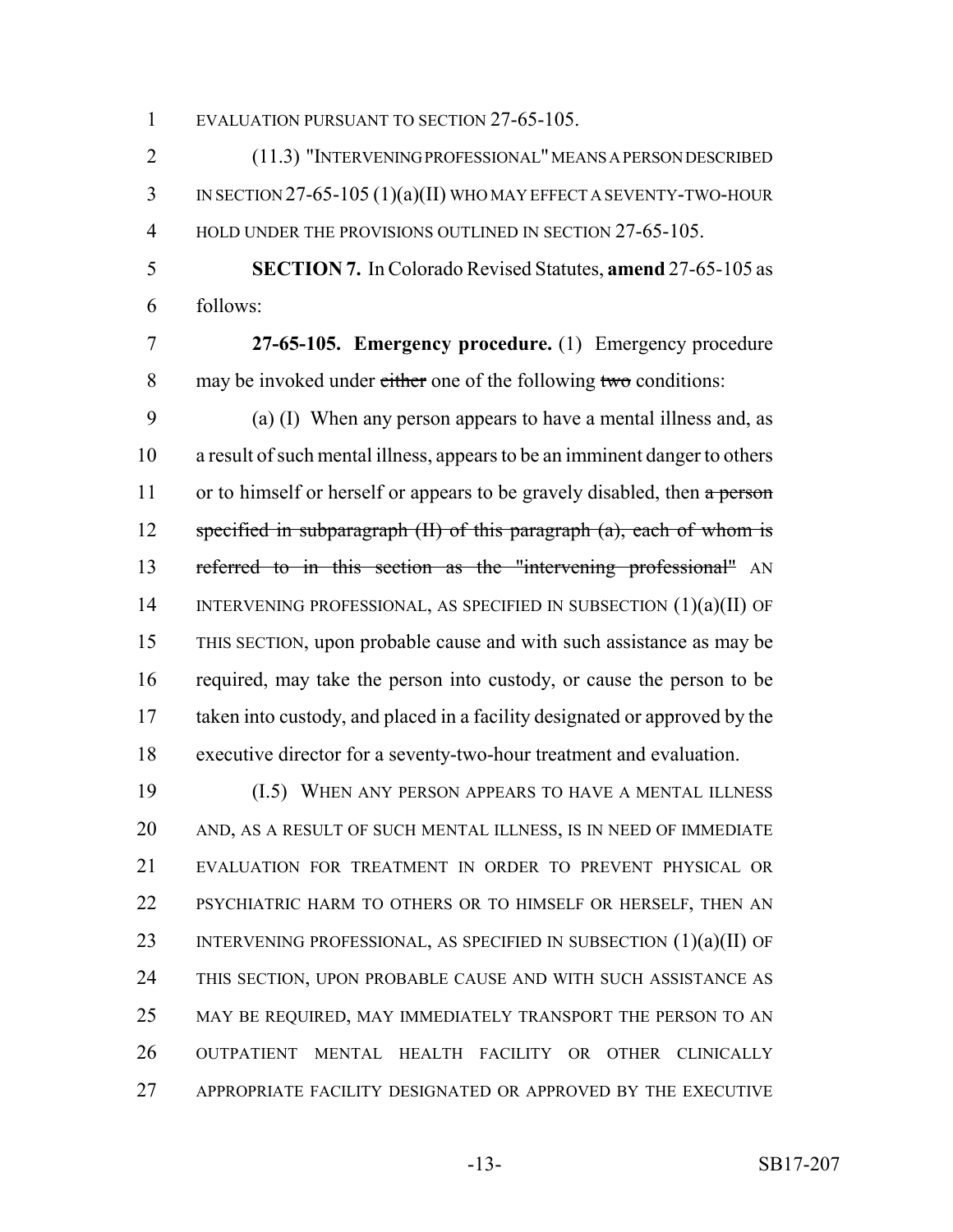DIRECTOR FOR A SEVENTY-TWO-HOUR TREATMENT AND EVALUATION. IF SUCH A FACILITY IS NOT AVAILABLE, THE PERSON MAY BE TAKEN TO AN EMERGENCY MEDICAL SERVICES FACILITY.

 (II) The following persons may ACT AS INTERVENING PROFESSIONALS TO effect a seventy-two-hour hold, as provided in 6 subparagraph (I) of this paragraph (a) SUBSECTIONS  $(1)(a)(I)$  AND  $(1)(a)(I.5)$  OF THIS SECTION:

- (A) A certified peace officer;
- 

(B) A professional person;

 (C) A registered professional nurse as defined in section 11 12-38-103 (11)  $C.R.S.,$  who by reason of postgraduate education and additional nursing preparation has gained knowledge, judgment, and skill in psychiatric or mental health nursing;

 (D) A licensed marriage and family therapist, licensed professional counselor, or addiction counselor licensed under part 5, 6, or 16 8 of article 43 of title 12, C.R.S., who by reason of postgraduate education and additional preparation has gained knowledge, judgment, and skill in psychiatric or clinical mental health therapy, forensic psychotherapy, or the evaluation of mental disorders; or

 (E) A licensed clinical social worker licensed under the provisions 21 of part 4 of article 43 of title 12.  $C.R.S.$ 

 (b) Upon an affidavit sworn to or affirmed before a judge that relates sufficient facts to establish that a person appears to have a mental illness and, as a result of the mental illness, appears to be an imminent 25 danger to others or to himself or herself or appears to be gravely disabled, 26 the court may order the person described in the affidavit to be taken into custody and placed in a facility designated or approved by the executive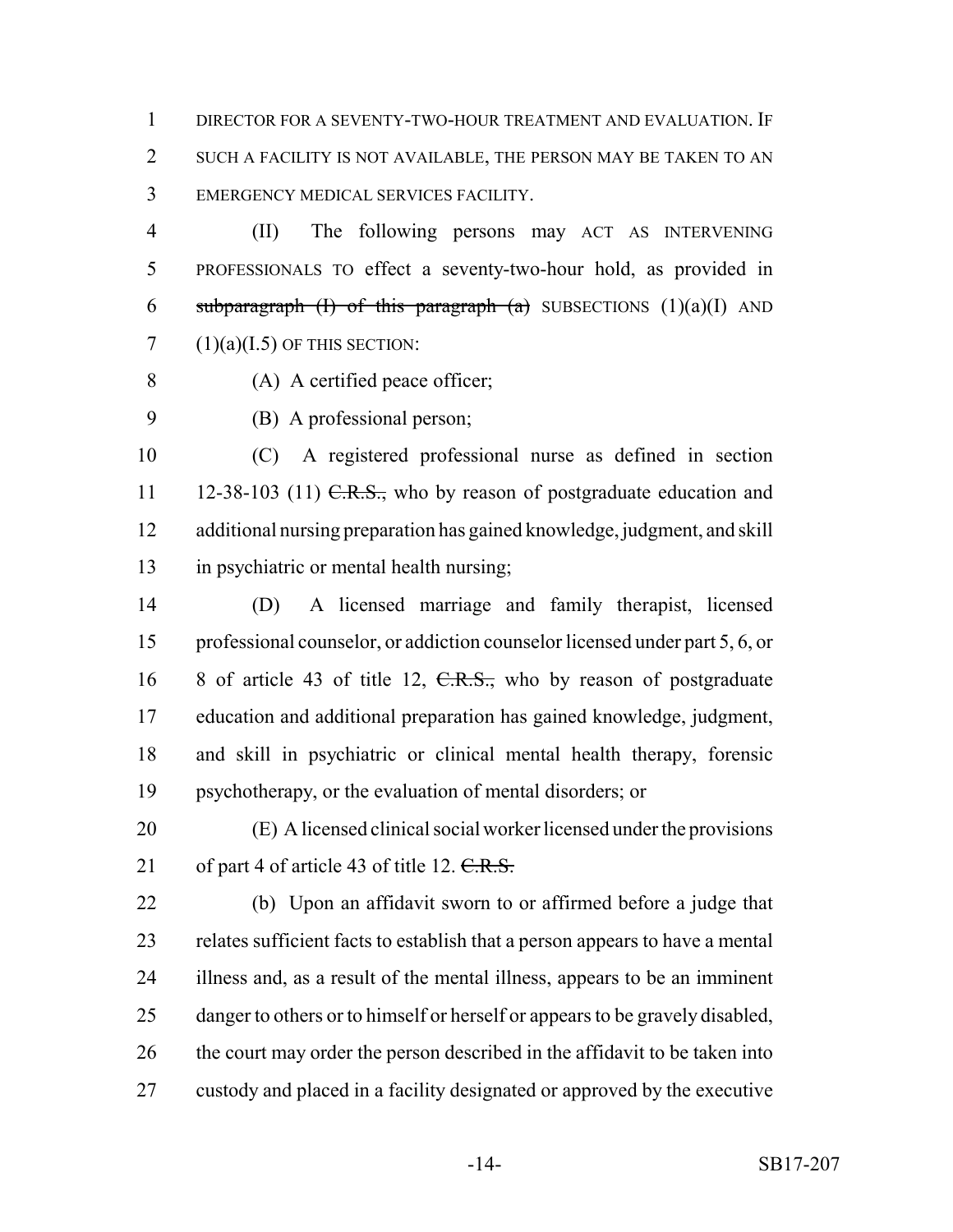director for a seventy-two-hour treatment and evaluation. Whenever in 2 this article ARTICLE 65 a facility is to be designated or approved by the executive director, hospitals, if available, shall MUST be approved or designated in each county before other facilities are approved or 5 designated. Whenever in this article ARTICLE 65 a facility is to be designated or approved by the executive director as a facility for a stated purpose and the facility to be designated or approved is a private facility, the consent of the private facility to the enforcement of standards set by 9 the executive director shall be IS a prerequisite to the designation or approval.

 (c) UPON AN AFFIDAVIT SWORN TO OR AFFIRMED BEFORE A JUDGE THAT RELATES SUFFICIENT FACTS TO ESTABLISH THAT A PERSON APPEARS TO HAVE A MENTAL ILLNESS AND, AS A RESULT OF THE MENTAL ILLNESS, 14 IS IN NEED OF IMMEDIATE EVALUATION FOR TREATMENT TO PREVENT PHYSICAL OR PSYCHIATRIC HARM TO OTHERS OR TO HIMSELF OR HERSELF, THE COURT MAY ORDER THE PERSON DESCRIBED IN THE AFFIDAVIT TO BE TRANSPORTED TO AN OUTPATIENT MENTAL HEALTH FACILITY OR OTHER CLINICALLY APPROPRIATE FACILITY DESIGNATED OR APPROVED BY THE EXECUTIVE DIRECTOR FOR A SEVENTY-TWO-HOUR TREATMENT AND EVALUATION.

21 (2)  $\left(\frac{a}{b}\right)$  When a person is taken into custody pursuant to subsection 22 (1) of this section, such person shall HE OR SHE MUST not be detained in a jail, lockup, or other place used for the confinement of persons charged 24 with or convicted of penal offenses. except that such place may be used 25 if no other suitable place of confinement for treatment and evaluation is 26 readily available. In such situation the person shall be detained separately 27 from those persons charged with or convicted of penal offenses and shall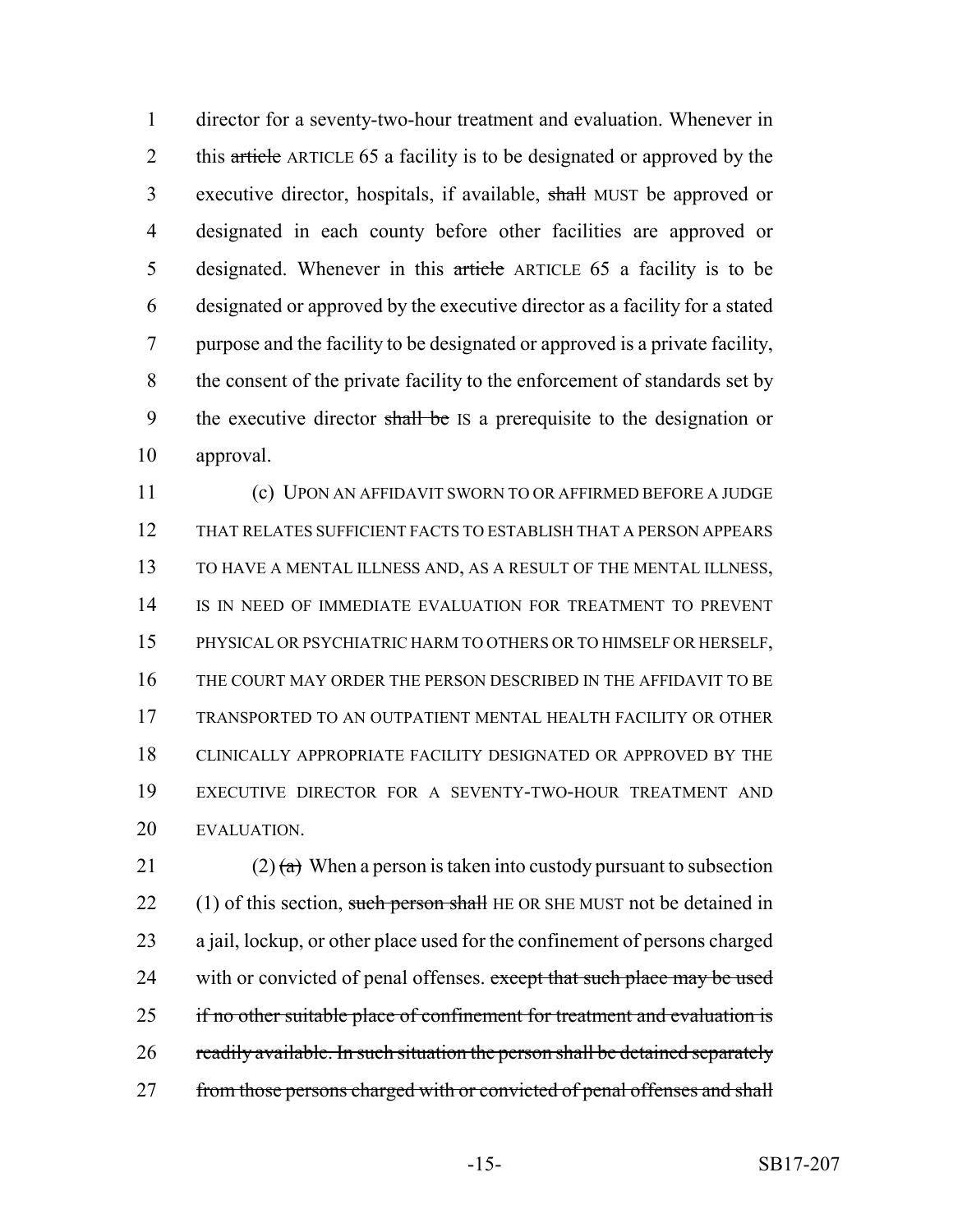1 be held for a period not to exceed twenty-four hours, excluding Saturdays, 2 Sundays, and holidays, after which time he or she shall be transferred to a facility designated or approved by the executive director for a seventy-two-hour treatment and evaluation. If the person being detained is a juvenile, as defined in section 19-1-103 (68), C.R.S., the juvenile shall be placed in a setting that is nonsecure and physically segregated by sight and sound from the adult offenders. When a person is taken into 8 custody and confined pursuant to this subsection  $(2)$ , such person shall be examined at least every twelve hours by a certified peace officer, nurse, or physician or by an appropriate staff professional of the nearest designated or approved mental health treatment facility to determine if the 12 person is receiving appropriate care consistent with his or her mental condition.

14 (b) A sheriff or police chief who violates the provisions of 15 paragraph (a) of this subsection  $(2)$ , related to detaining juveniles may be 16 subject to a civil fine of no more than one thousand dollars. The decision 17 to fine shall be based on prior violations of the provisions of paragraph 18 (a) of this subsection  $(2)$  by the sheriff or police chief and the willingness 19 of the sheriff or police chief to address the violations in order to comply 20 with paragraph  $(a)$  of this subsection  $(2)$ .

21 (3) Such WHEN A PERSON IS TAKEN INTO EMERGENCY CUSTODY BY 22 AN INTERVENING PROFESSIONAL PURSUANT TO SUBSECTION (1) OF THIS SECTION AND IS PRESENTED TO AN EMERGENCY MEDICAL SERVICES FACILITY OR A FACILITY THAT IS DESIGNATED OR APPROVED BY THE EXECUTIVE DIRECTOR FOR A SEVENTY-TWO-HOUR TREATMENT AND EVALUATION, THE facility shall require an application in writing, stating the circumstances under which the person's condition was called to the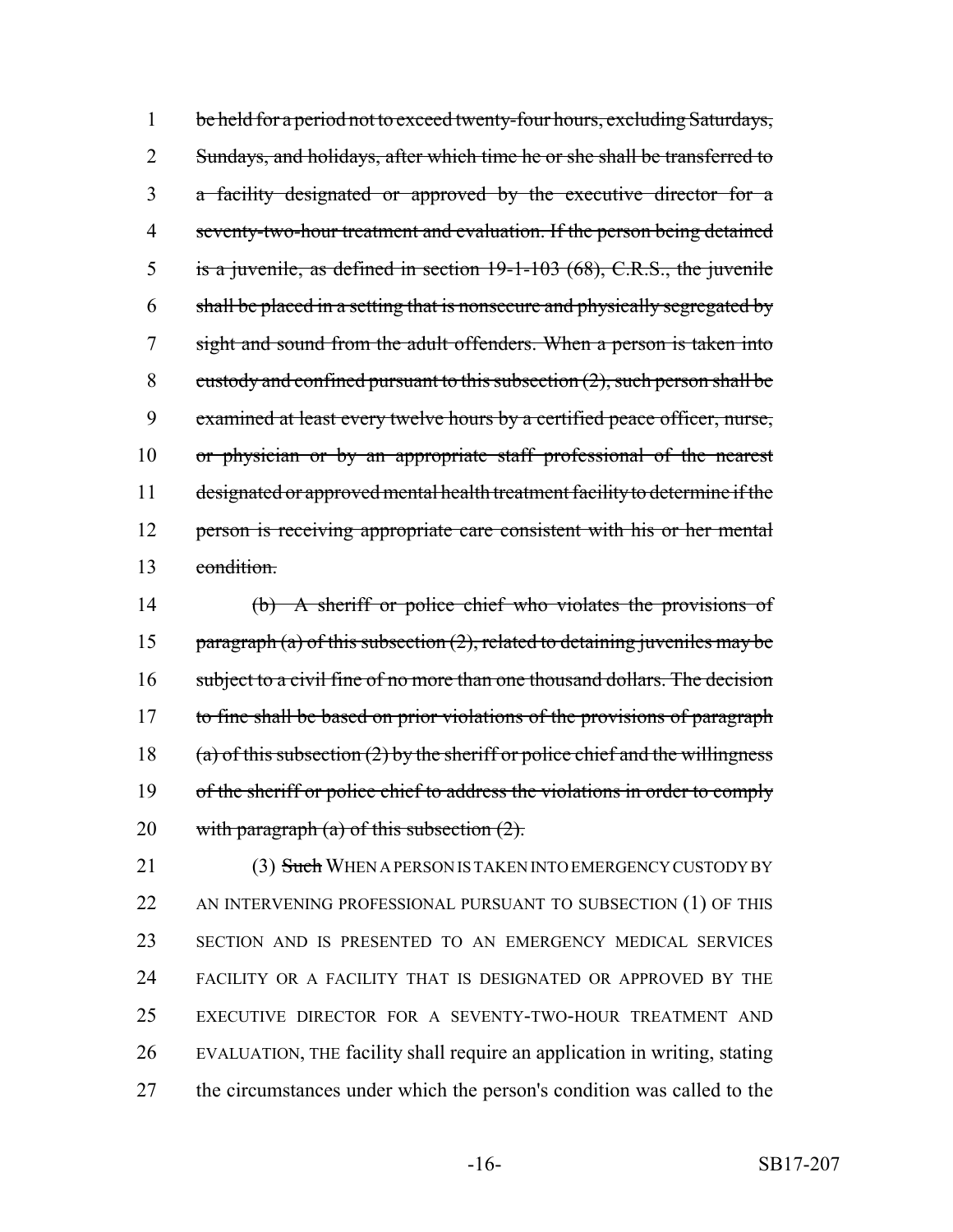attention of the intervening professional and further stating sufficient facts, obtained from the INTERVENING PROFESSIONAL'S personal 3 observations of the intervening professional or obtained from others whom he or she reasonably believes to be reliable, to establish that the person has a mental illness and, as a result of the mental illness, is an 6 imminent danger to others or to himself or herself,  $\sigma$ r is gravely disabled, OR IS IN NEED OF IMMEDIATE EVALUATION FOR TREATMENT. The 8 application shall MUST indicate when the person was taken into custody and who brought the person's condition to the attention of the intervening professional. A copy of the application shall be furnished to the person being evaluated, and the application shall be retained in accordance with 12 the provisions of section 27-65-121 (4).

 (4) If the seventy-two-hour treatment and evaluation facility 14 admits the person, it may detain him or her for evaluation and treatment for a period not to exceed seventy-two hours, excluding Saturdays, Sundays, and holidays if evaluation and treatment services are not 17 available on those days AN EMERGENCY MEDICAL SERVICES FACILITY OR DESIGNATED FACILITY MAY RETAIN A PERSON FOR A PERIOD NOT TO EXCEED SEVENTY-TWO HOURS FROM THE TIME THE PERSON WAS PRESENTED TO THE EMERGENCY MEDICAL SERVICES FACILITY OR WAS ADMITTED TO THE DESIGNATED FACILITY. THE SEVENTY-TWO-HOUR 22 PERIOD EXCLUDES SATURDAYS, SUNDAYS, AND HOLIDAYS IF EVALUATION AND TREATMENT SERVICES ARE NOT AVAILABLE ON THOSE DAYS, AND ANY 24 TIME REQUIRED FOR NONPSYCHIATRIC MEDICAL STABILIZATION. A PERSON WHO IS PROVIDED SERVICES PURSUANT TO THE PROVISIONS OF THIS ARTICLE 65 MUST RECEIVE AN EVALUATION AS SOON AS POSSIBLE AND SUCH TREATMENT AS HIS OR HER CONDITION REQUIRES THAT IS WITHIN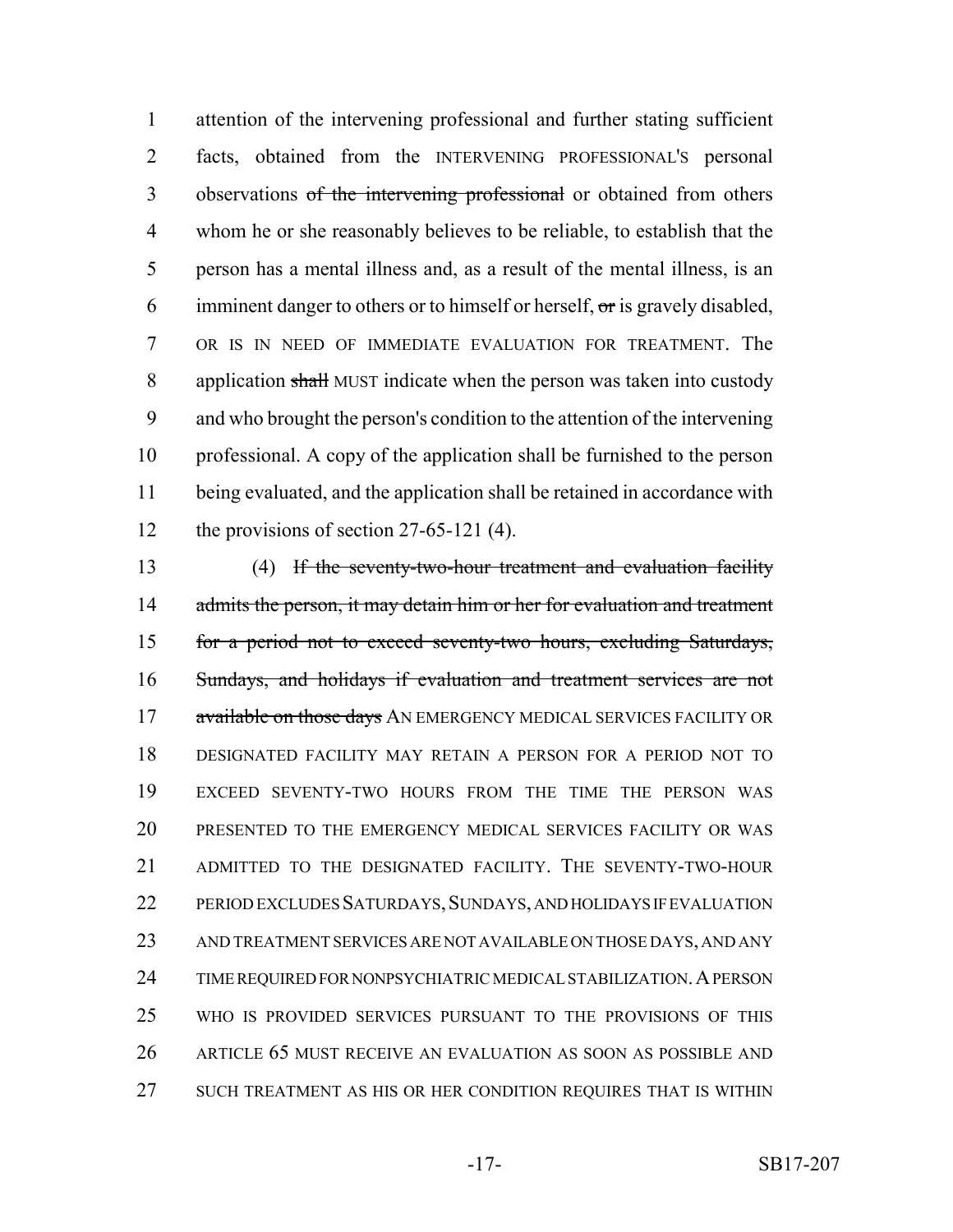THE CAPABILITY OF THE FACILITY FOR THE FULL PERIOD OF TIME THAT HE OR SHE IS ADMITTED TO THE FACILITY. For the purposes of this subsection (4), EMERGENCY MENTAL HEALTH SERVICES AND evaluation and treatment services are not deemed to be available merely because a professional person is on call during weekends or holidays. If, in the opinion of the professional person in charge of the evaluation, the person can be properly cared for without being detained, he or she shall be provided services on a voluntary basis.

 (5) Each person admitted to a seventy-two-hour treatment and 10 evaluation facility under the provisions of this article shall receive an evaluation as soon as possible after he or she is admitted and shall receive 12 such treatment and care as his or her condition requires for the full period that he or she is held. The person shall be released before seventy-two 14 hours have elapsed if, in the opinion of the professional person in charge of the evaluation, the person no longer requires evaluation or treatment. Persons who have been detained for seventy-two-hour evaluation and 17 treatment shall be released, referred for further care and treatment on a 18 voluntary basis, or certified for treatment pursuant to section 27-65-107 AN EMERGENCY MEDICAL SERVICES FACILITY OR A FACILITY DESIGNATED BY THE EXECUTIVE DIRECTOR FOR A SEVENTY-TWO-HOUR TREATMENT AND EVALUATION THAT ASSUMES EMERGENCY CUSTODY OF A PERSON PURSUANT TO THIS SECTION SHALL PROVIDE AN EVALUATION AS SOON AS POSSIBLE AND ANY TREATMENT THAT THE PERSON'S CONDITION REQUIRES THAT IS WITHIN THE FACILITY'S CAPABILITIES FOR THE FULL PERIOD OF TIME THAT THE PERSON IS IN CUSTODY AT THE FACILITY, IN COMPLIANCE WITH THE FEDERAL "EMERGENCY MEDICAL TREATMENT AND LABOR ACT", 42 U.S.C. SEC. 1395dd, AND ANY REGULATIONS PROMULGATED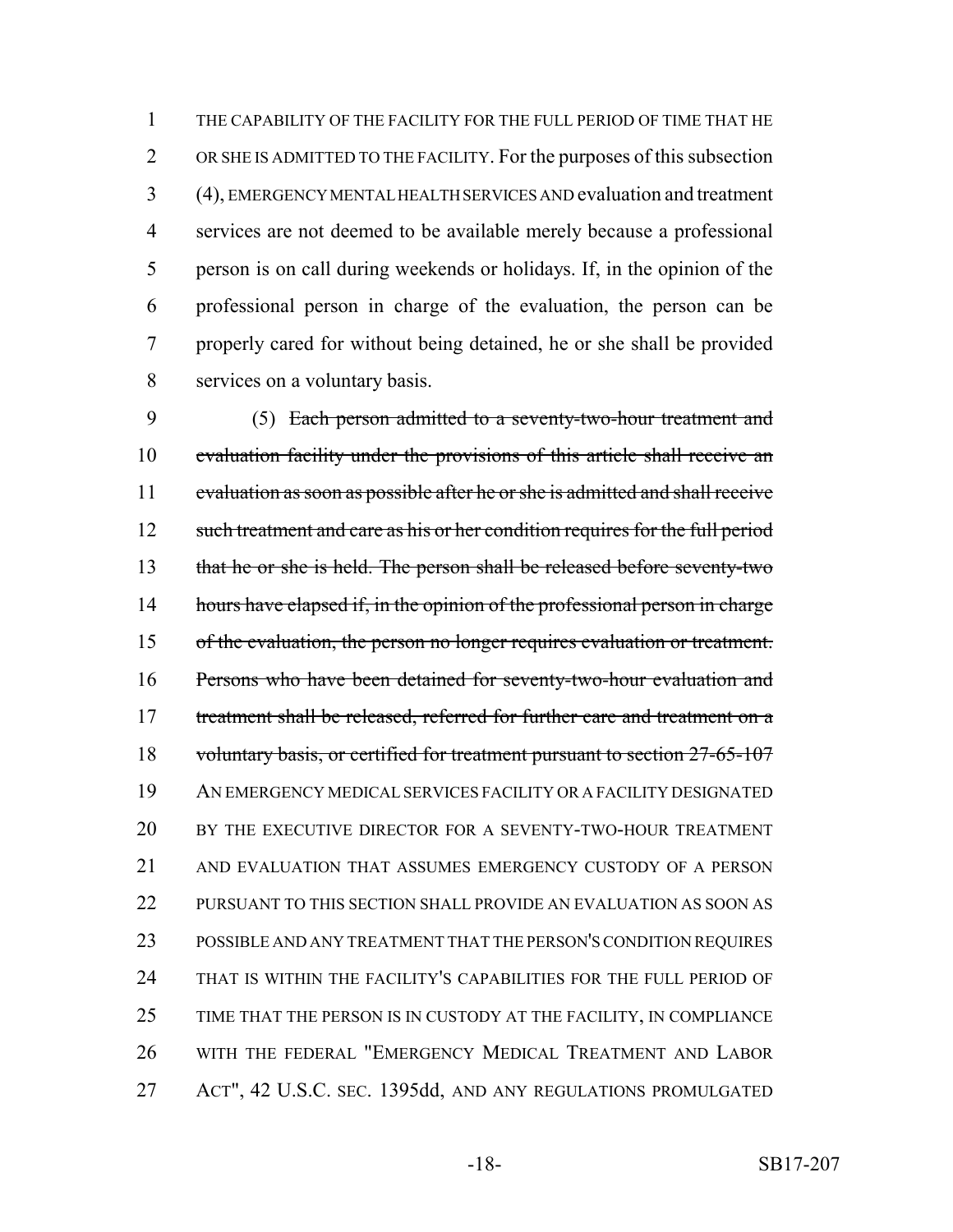PURSUANT TO SUCH ACT, AND ALL OTHER APPLICABLE LAWS.

 (6) IF, IN THE OPINION OF A PROFESSIONAL PERSON, AT ANY TIME DURING EMERGENCY CUSTODY OF AN INDIVIDUAL PURSUANT TO THIS SECTION IN EITHER AN EMERGENCY MEDICAL SERVICES FACILITY OR A DESIGNATED FACILITY, THE PERSON NO LONGER MEETS THE STANDARDS FOR EMERGENCY CUSTODY OR DETENTION AND HIS OR HER CARE CAN BE PROVIDED IN ANOTHER SETTING, THE PERSON MUST BE APPROPRIATELY DISCHARGED OR REFERRED FOR FURTHER CARE AND TREATMENT ON A VOLUNTARY BASIS, OR CERTIFIED FOR TREATMENT PURSUANT TO SECTION 27-65-107.

 **SECTION 8.** In Colorado Revised Statutes, 39-28.8-501, **amend** 12 (2)(b)(IV)(C) and (2)(b)(IV)(D) as follows:

 **39-28.8-501. Marijuana tax cash fund - creation - distribution - legislative declaration.** (2) (b) (IV) Subject to the limitation in subsection (5) of this section, the general assembly may annually appropriate any money in the fund for any fiscal year following the fiscal year in which they were received by the state for the following purposes: (C) To treat and provide related services to people with any type of substance use OR BEHAVIORAL HEALTH disorder, including those with co-occurring disorders, or to evaluate the effectiveness and sufficiency of 21 substance use disorder BEHAVIORAL HEALTH services:

 (D) For jail-based and other behavioral health services for persons 23 involved in OR DIVERTED FROM the criminal justice system; through the 24 correctional treatment cash fund created in section  $18-19-103$  (4)(a),  $25 \t C.R.S.$ ;

 **SECTION 9. Appropriation.** For the 2017-18 state fiscal year, 27 \$ is appropriated to the department of human services for use by the